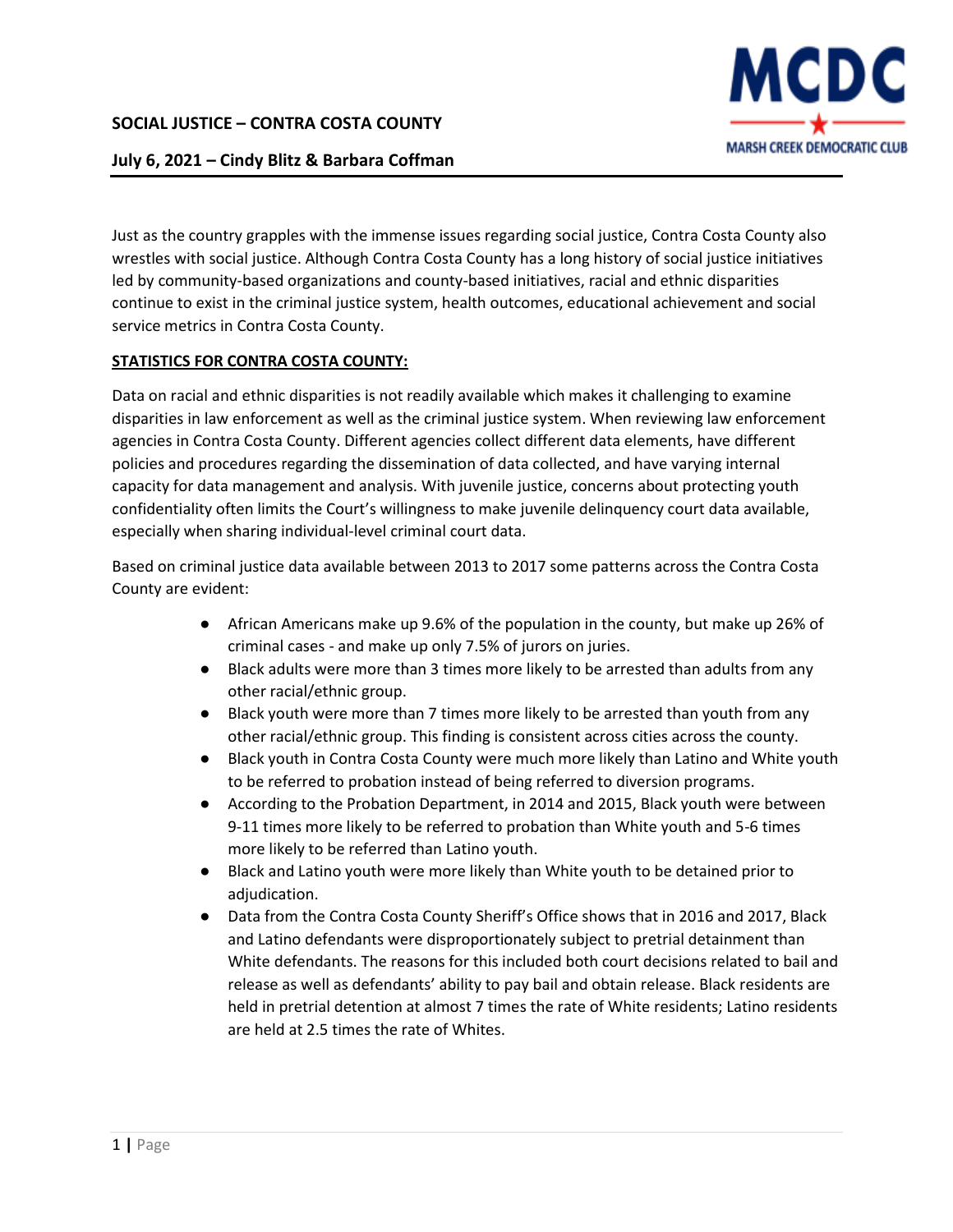In addition to inequities in the criminal justice realm, African Americans and other racial groups in Contra Costa County are documented to suffer from disproportionately higher rates of chronic disease, shorter life expectancy, maternal and infant mortality, and health inequities. The COVID-10 pandemic has exacerbated these inequities.

According to the Race Counts Organization, Contra Costa County ranks as the 30<sup>th</sup> most racially disparate county of the 58 counties in California (based on surveys conducted 2010 – 2014). This organization gives specific breakdowns by race for specific categories for the county. Their website provides a breakdown of racial disparity and performance across several key indicators that measure social and racial justice.

- When compared to other counties in the state, Contra Costa County is a high performance, low disparity county. However, when it comes to elected representation, the county is the only highly disparate urban county in the state. More than 50% of the population in the county is made up of people of color, but 17 out of 18 elected officials are white.
- Poverty rates in the county per 1,000 individuals are at 6.5% and 7.5% for White and Asian individuals respectively, but are at 17% for Latino individuals, 19.38% for Black individuals and 20.6% for Pacific Islander individuals.
- 4.5% of Black students face suspension vs 1.2% of Asian students and 2.6% of White students.
- Black mortgage applicants are offered subprime loans (higher interest) 3.8% of the time, but White applicants are offered them 1.4% of the time.
- Life expectancy for Back individuals is 76.6 years, whereas it is 88 years for Asian individuals, an 11.4-year disparity.

## **POSITIVE STEPS TO IMPROVE SOCIAL JUSTICE IN CONTRA COSTA COUNTY:**

**Office of Racial Equity and Social Justice:** On November 10, 2020, the Contra Costa County Board of Supervisors unanimously approved a resolution declaring racism as a public health crisis. The passing of this resolution was immediately followed by the unanimous passing of a proposal to create the county funded Office of Racial Equity and Social Justice.

The purpose of the Office of Racial Equity and Social Justice is to address new and existing issues of racial inequity and social injustice, including inequities and disparities in health outcome, resource and service allocation, environmental justice, and law enforcement and criminal justice system practices.

The Office of Racial Equity and Social Justice is funded via multiple Bay Area foundations and is expected to be functioning by 2022. The mission and goals of the office include:

- To make a transformational shift within County government to eliminate inequity, harm, discrimination, and bias based on race, ethnicity, gender, sexual orientation, language, immigration status, socio-economic status, and for people with disabilities by focusing county efforts on understanding what it takes to achieve equity with a priority focus on racial equity.
- Acknowledge and eliminate inequities, disparities and harm that exist in Contra Costa County, including inequities and disparities in health outcomes, resource and service allocation, land use decisions, and law enforcement and criminal justice system practices.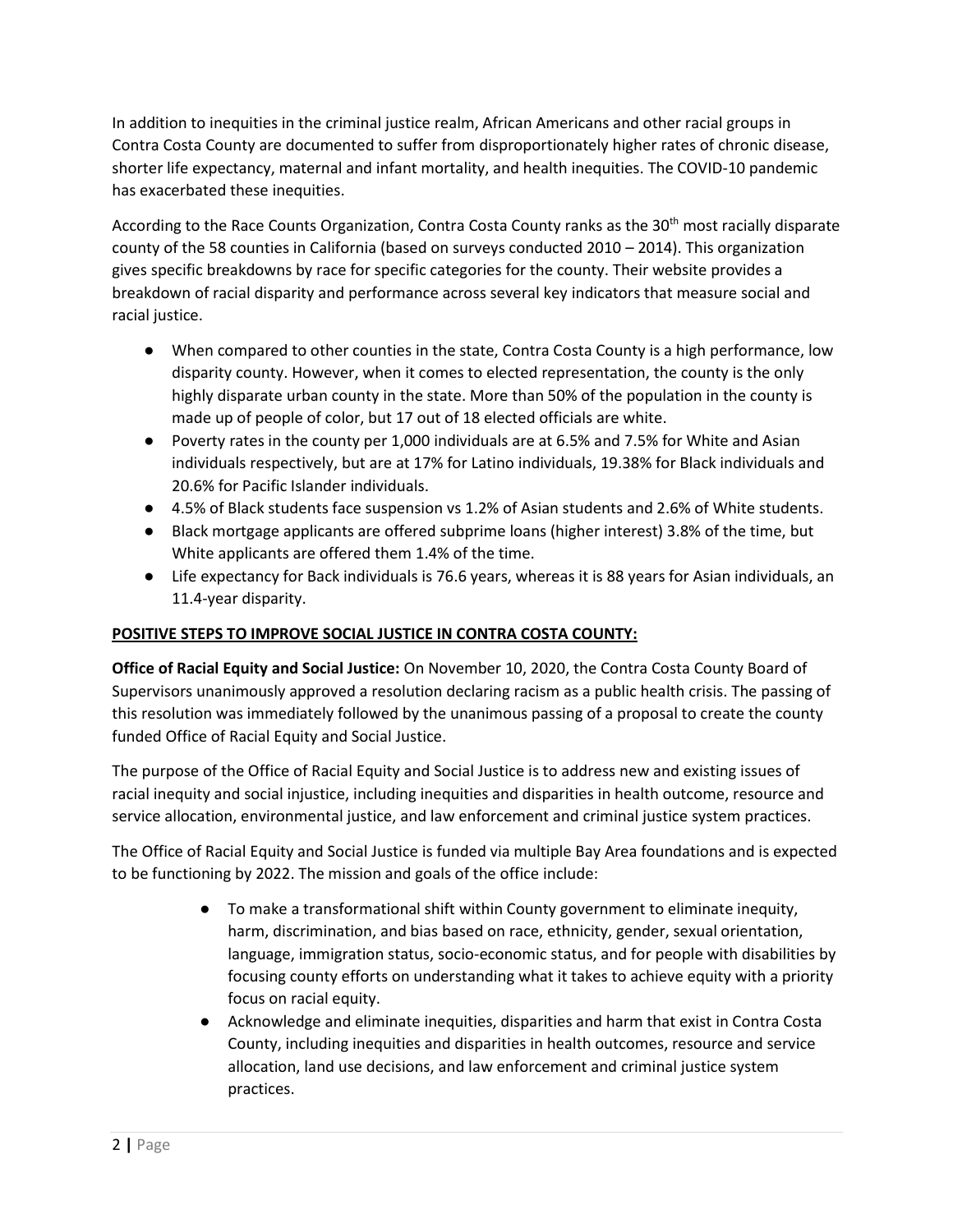- Create a sense of urgency for change to cultivate and sustain a county ecosystem rooted in belonging, mutuality, equity, and justice.
- Enable the county, working with the community (including community organizations and leaders, cities and school districts), to better coordinate, strengthen and expand the county's existing work on equity and inclusion.
- Allow the county to better partner with the community in prioritizing and implementing social justice.
- Enable the county, working with the community (including Community organizations and leaders, cities and school districts) to better coordinate, strengthen and expand the County's existing work on equity and inclusion.
- Allow the county to better partner with the community in prioritizing and implementing this work to promote equity and eliminate disparities and harm in Contra Costa County with initial priority to eliminate structural racism.

With the Office of Racial Equity and Social Justice, the county hopes to make a transformational shift in the county government to eliminate inequity, harm, discrimination, and bias (both implicit and explicit) based on race, ethnicity, gender, sexual orientation, language, immigration status, socio-economic status, and for people with disabilities by focusing county efforts on understanding what it takes to achieve equity with a priority focus on racial equity.

Creating an Office of Racial Equity and Social Justice had been discussed for several years by the County Government Alliance on Race and Equity (GARE) Cohort which developed a proposal in 2017 and 2019. Their work created the momentum to create the Office of Racial Equity and Social Justice.

**Criminal Justice Reform Efforts with Vera Institute of Justice:** In 2018 the Contra Costa County DA's office partnered with the Vera Institute of Justice to take a critical look at the inner workings of the office through a data driven focus. The program promotes racial equity in prosecution and reduction in the use of jails.

Vera Institute of Justice's Reshaping Prosecution program offers reform-minded prosecutors the opportunity to analyze their own data, policies, and practices with a lens toward reducing racial disparities and mass incarceration, delivering justice, and pursuing public safety. It focuses on bail reform, diversion, and ending mass incarcerations. Contra Costa County is one of seven metropolitan areas across the country involved in the Reshaping Prosecution program which pursues progressive policies and training in the justice system. The data provided will include case dispositions, charges and enhancements, demographics, bail, and sentencing, along with defendants' race, gender, and other information.

This is data that local activists have been requesting for years, especially since the 2016 formation for the Racial Justice Task Force, a body made up of prosecutors, public defenders, law enforcement officials and community leaders.

Once the data has been reviewed and shared with appropriate agencies, it will be released to the public to provide information to make necessary reforms based on data.

**The Racial Justice Task Force (RJTF) and Racial Justice Oversight Body:** Approved by the Board of Supervisors on April 12, 2016 the RJTF mandate is as follows: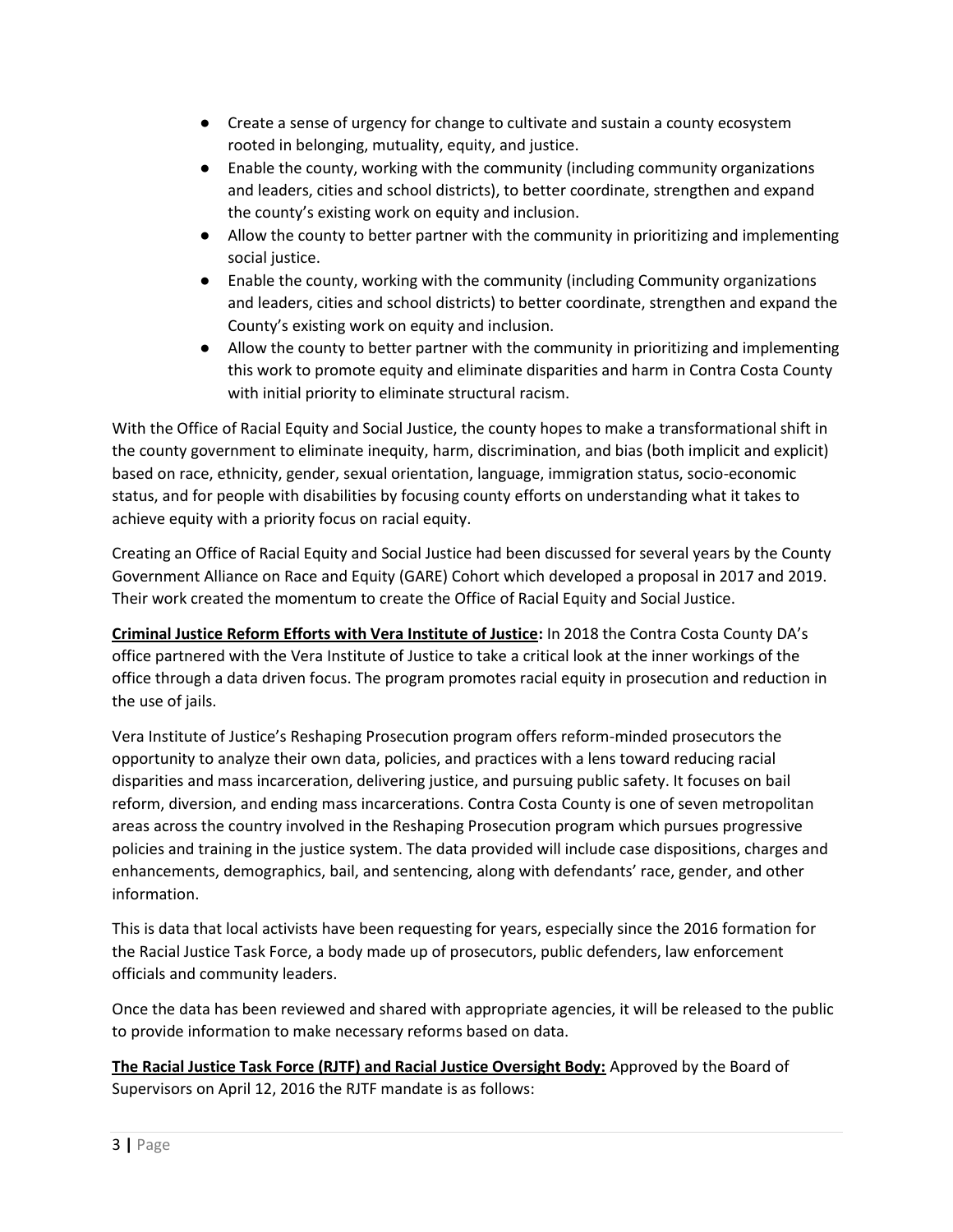- Research and identify consensus measures within the county to reduce racial disparities in the criminal justice system.
- Plans and covers implementation of the measures once identified.
- Report back to the Board of Supervisors on progress made toward reducing racial disparities within the criminal justice system.

The Racial Justice Task Force – Final Report and Recommendations, Contra Costa County was issued in June 2018. Highlights of the report are as follows:

- DIVERSION: With the goal of reducing racial disparities in the Contra Costa County criminal justice system, the committee recommended countywide criteria and protocols for formal and informal diversion. The recommendations should be evidence-based and follow established best practices:
	- o Develop separate recommendations for adult and juvenile populations
	- o Strive to ensure the broadest possible pool of eligible participants
	- o Strive to ensure that prior criminal justice involvement does not bar a person's eligibility for diversion.
	- o Ensure that the inability to pay for costs of diversion will not prohibit participation.
	- o Recommend partnerships between law enforcement agencies and communitybased organizations to provide diversion services and oversight.
	- $\circ$  Expand the use of crisis intervention teams, mobile crisis teams, and behavioral health assessment teams so they are available across the county.
	- o Local law enforcement agencies shall issue citations and establish nonenforcement diversion programs as an alternative to arrests.
	- o All Contra Costa County criminal justice agencies and local law enforcement agencies shall collect individual-level data on all individual encounters with criminal and juvenile justice systems and processes.
	- o The Office of Reentry and Justice shall publish race-specific data online and all of the above to greater transparency and accountability of the county criminal justice agencies and local enforcement agencies.
	- o The Office of Reentry and Justice shall support analysis of interventions implemented through the RJTF to measure efficacy and assess impact on racial disparities.
- COUNTY SUPPORT FOR LOCAL AGENCIES:
	- o The county shall work with local enforcement agencies to seek funds that support the integration of de-escalation and behavioral health intervention training into local enforcement agency regional academy and/or department orientations.
	- o Local enforcement agencies in Contra Costa County should ensure inclusion of de-escalation and behavioral health intervention training.
	- o The County Office of Education shall provide resources to incentivize school districts to explore, evaluate, implement or expand existing non-punitive discipline practices, and they shall work with school districts to provide behavioral health services such as counseling, peer support, and early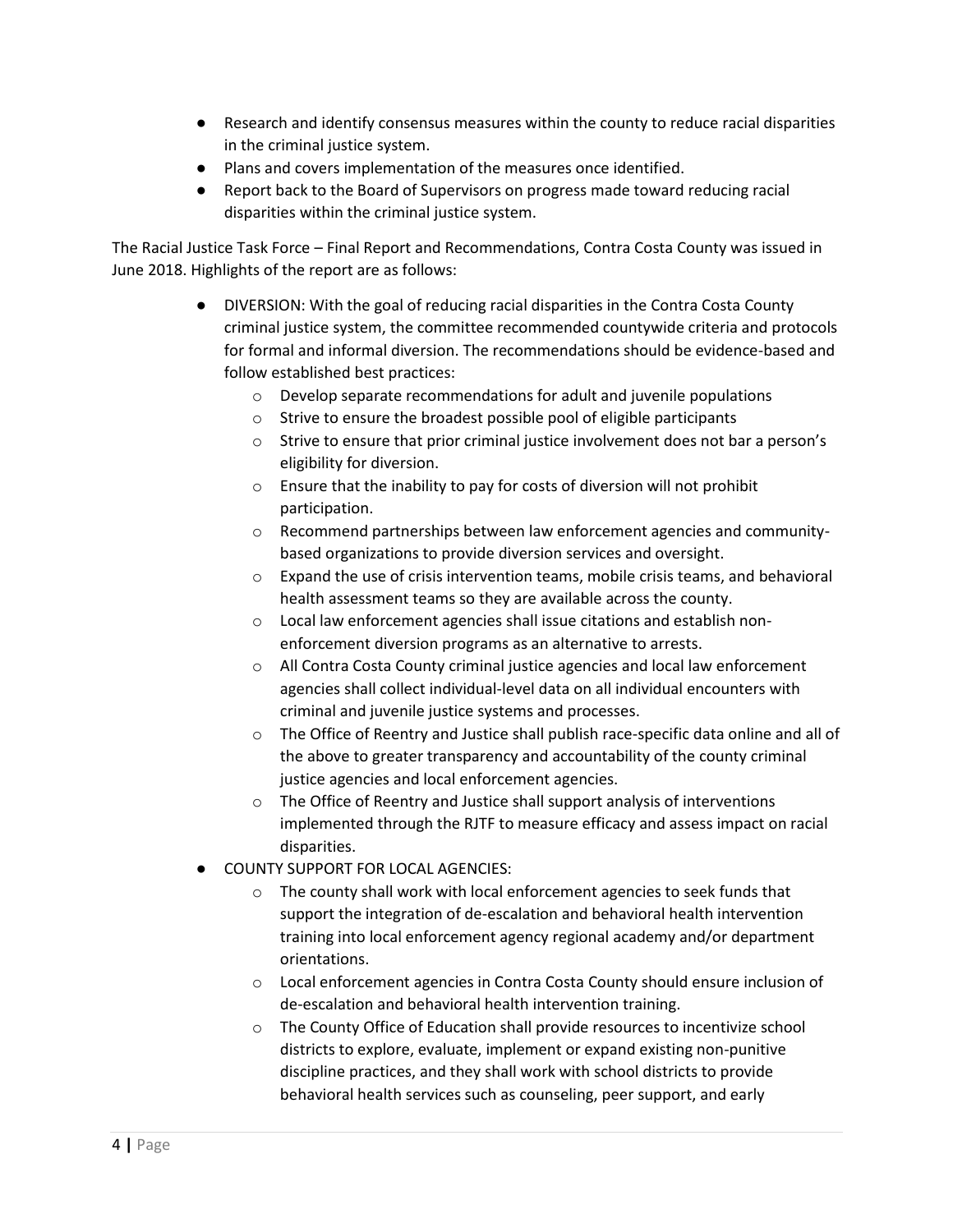intervention services for youth presenting signs of emotional, mental, and/or behavioral distress.

- COMMUNITY ENGAGEMENT AND SERVICES:
	- o County criminal justice agencies shall establish formal partnerships with community-based organizations to provide greater capacity for diversion, reentry programs, alternatives to detention, pretrial services, and in custody programming.
	- o The County and/or RJOB shall collaborate with the Community Corrections Partnership – Executive Committee to consider increasing realignment funding for community services.
- PRACTICES RELATED TO TRIAL AND ADJUDICATION PROCESSES:
	- o Encourage the Superior Court to return to the process of jury selection whereby jurors are called to service to their local branch court for misdemeanor trials.
	- o The Public Defender's Office shall hire social workers who can assess clients' psychosocial needs and link them to services.
	- o The Public Defender's Office, either directly or through partnerships with community-based organizations, should offer civil legal representation to clients. For youth, this should focus on educational advocacy.
- CONFINEMENT:
	- o Expand eligibility for Pretrial Services and increase Pretrial Services staffing, with a focus on reducing racial disparities and replacing the money bail system.
	- o Expand the current pre-release pilot to serve all individuals in custody.

**County Government Alliance on Race and Equity Cohort (GARE):** Creating an Office of Racial Equity and Social Justice was discussed for years by the GARE Cohort. GARE developed a proposal for the Office of Human Rights and Equity in 2017, and in 2019 developed a comprehensive racial Equity Action Plan, and recommended establishing an Office of Equity & Immigrant Inclusion. GARE laid the groundwork for the development of the Office of Racial Equity and Social Justice.

There continues to be much work to be done to combat systemic racism, inequity and social injustice in Contra Costa County. In addition to the initiatives above there are a multitude of community and faithbased organizations who are working tirelessly to promote social and racial justice in Contra Costa County.

# **ORGANIZATIONS WORKING TOWARDS SOCIAL AND RACIAL JUSTICE:**

Contra Costa County has had strong advocates and community-based organizations who have worked to bring about racial equity and social justice. These efforts include organizing, advocacy, direct service, and coalition-building, in addition to the efforts described above. There is no shortage of opportunities to get involved in efforts to improve racial and social justice in our county. Just a few of these organizations include:

- Contra Costa Budget Justice Coalition
- Contra Costa Community Care Coalitions
- Contra Costa Immigrant Rights Alliance
- Contra Costa national Alliance on Mental Illness (NAMMI)
- Multi-Faith Actions Coalition